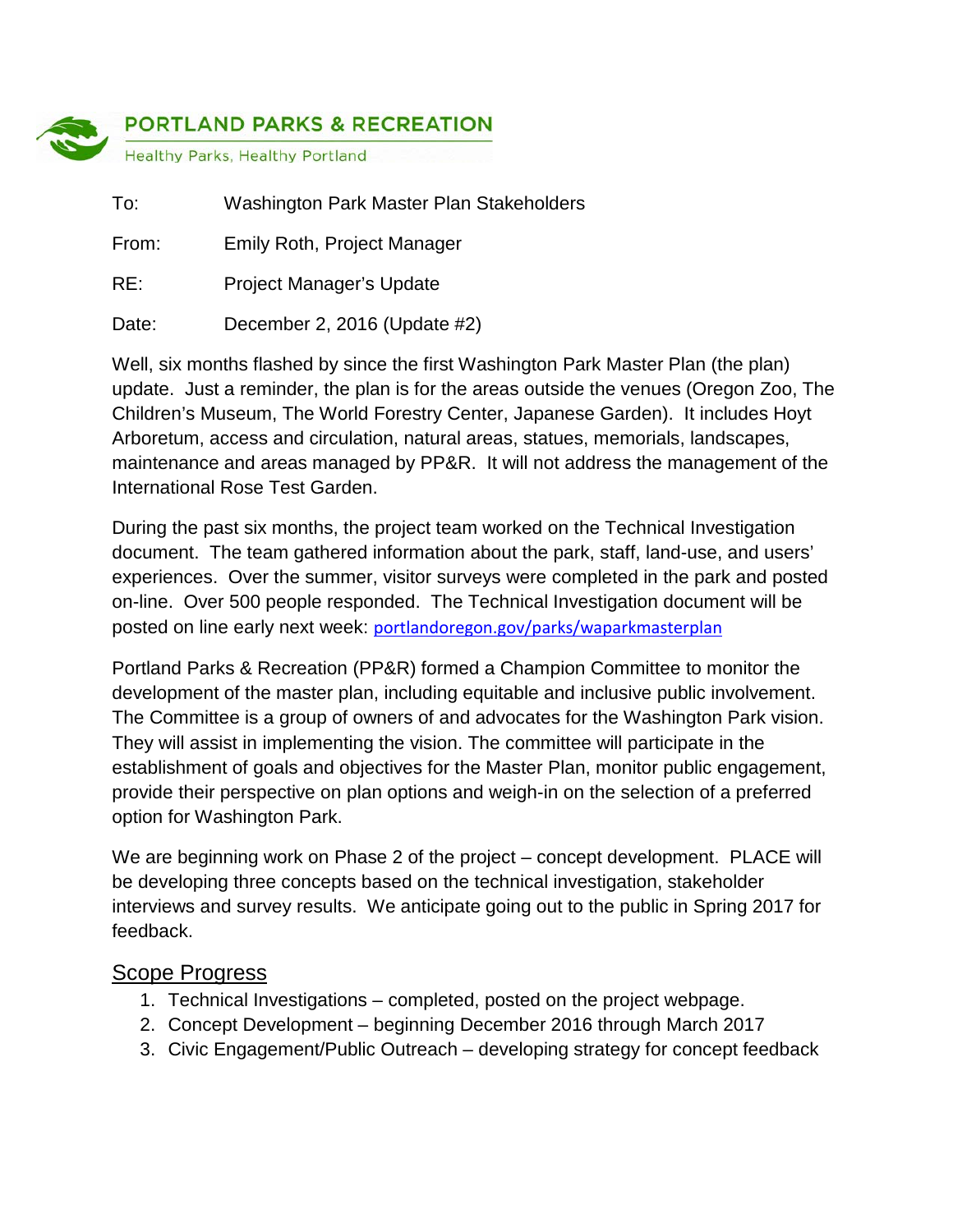### **Schedule**

Updated project schedule shown below

## **Deliverables**

**Completed** 

- 1. Technical Investigation
- 2. Phase 1 Public Outreach including survey, stakeholder interviews and tour of Hoyt Arboretum
- 3. Information piece about the project.

Looking forward: Development of three concepts and Phase 2 public outreach

# Meetings/Events

Attended

- 1. Explore Washington Park Board Meeting, September 8.
- 2. Arlington Heights Neighborhood Association, September 12.
- 3. Hoyt Arboretum Tour, September 23.
- 4. Sylvan Heights Neighborhood Association, October 11.
- 5. Champion Committee Meeting, November 7.

On the Calendar

- 1. Explore Washington Park Board Meeting, December 8.
- 2. Arlington Heights Neighborhood Association, December 12.
- 3. Champion Committee, December 16.

Happy Holidays

## Project Information

- 1. Project Manager contact:
	- a. Email: [Emily.roth@portlandordgon.gov](mailto:Emily.roth@portlandordgon.gov)
	- b. Phone: (503) 823-9225
- 2. Webpage: [portlandoregon.gov/parks/waparkmasterplan](http://www.portlandoregon.gov/parks/finder/index.cfm?action=ViewPark&ShowResults=yes&PropertyID=1113)
- 3. Project email: [WashingtonPKMasterPL@portlandoregon.gov](mailto:WashingtonPKMasterPL@portlandoregon.gov)